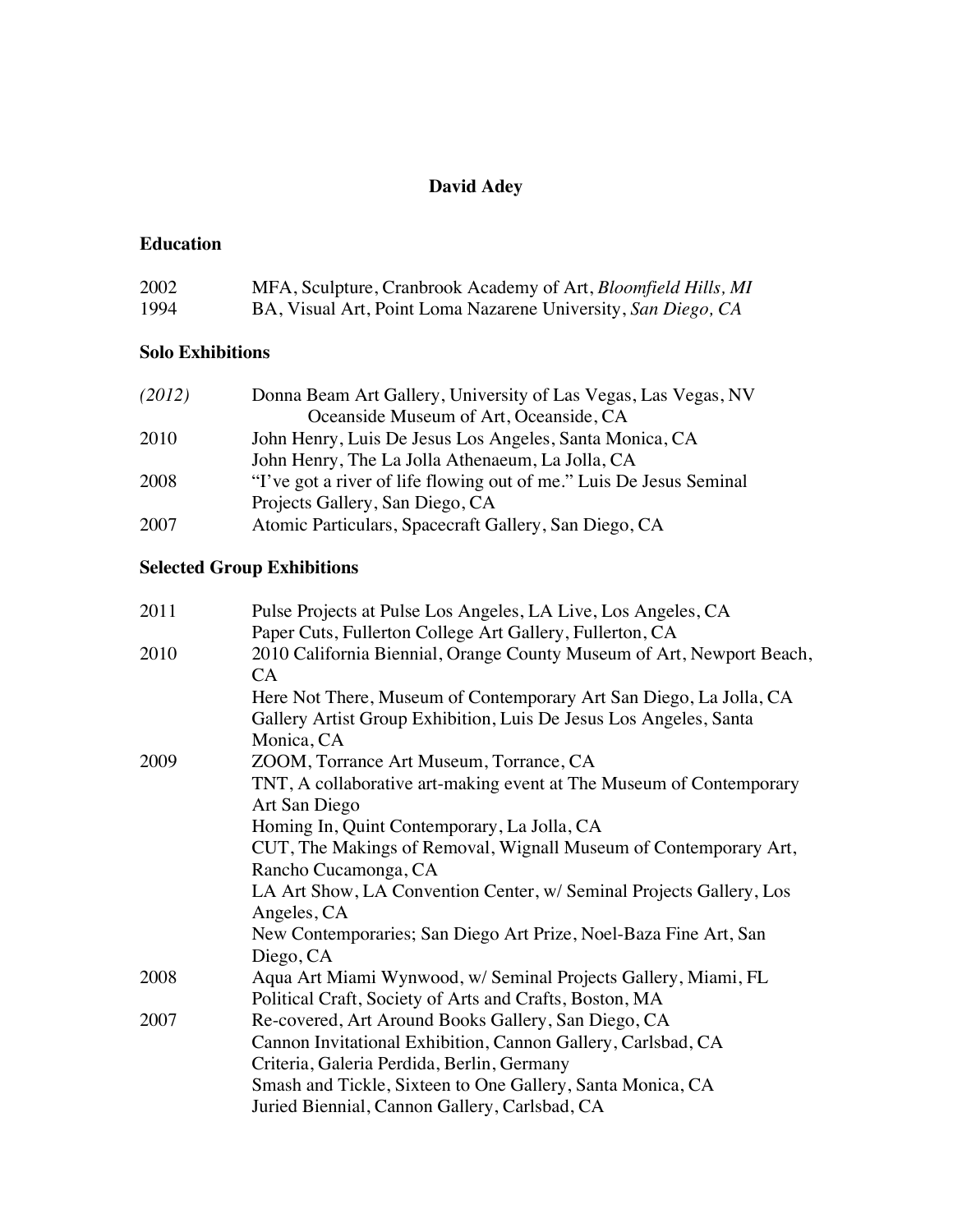# **Selected Group Exhibitions Cont.**

| 2006 | Emerging Artists, Design Within Reach, San Diego, CA                |
|------|---------------------------------------------------------------------|
| 2005 | 2005 Juried Biennial, Cannon Gallery, Carlsbad, CA                  |
| 2004 | The Literary Print in the 21st Century, Cranbrook Art Museum,       |
|      | Bloomfield Hills, MI                                                |
| 2003 | Cocoon, Flux Gallery, San Diego, CA                                 |
| 2002 | Under 1200, Revolution Gallery, Ferndale, MI                        |
|      | Ready for Circulation, Poleeni Cultural Center, Pieksamaki, Finland |
|      | Graduate Degree Exhibition, Cranbrook Art Museum, Bloomfield Hills, |
|      | МI                                                                  |
|      | Seats 14, Detroit Contemporary Museum, Detroit, MI                  |

### **Selected Press/Publications**

| 2011 | Southern California's Top 10 Exhibitions for 2010, HuffingtonPost.com                         |
|------|-----------------------------------------------------------------------------------------------|
|      | 2010 California Biennial Exhibition Catalog, Orange County Museum of<br>Art                   |
| 2010 | 2010 California Biennial, by Diane Calder, ArtScene.com                                       |
|      | 2010 California Biennial Special Edition, Artist interviews, Art Ltd.                         |
|      | Magazine                                                                                      |
|      | David Adey at the 2010 California Biennial, Wired.com                                         |
|      | David Adey at The La Jolla Athenaeum, by Robert L. Pincus, Art in<br>America, (October issue) |
|      | "The Physics Lesson" by Robert L. Pincus, The San Diego Union-Tribune                         |
| 2009 | "The Culture Club, San Diego's top 10 creatives" by Lauren Buscemi,                           |
|      | Riviera Magazine                                                                              |
|      | "Simultaneity" by Beth Wood, The San Diego Union-Tribune                                      |
| 2008 | "Fear Factor" by Robert L. Pincus, The San Diego Union-Tribune                                |
|      | "10 on One" by Robert L. Pincus, The San Diego Union-Tribune (top 10)                         |
|      | exhibitions of 2008)                                                                          |
|      | "More From Miami" by Leslie Ferrin, for American Craft Magazine,<br>AmericanCraftMag.org      |
|      | "Grand Obsessions" by Robert L. Pincus, The San Diego Union-Tribune                           |
|      | "Puzzled Pieces" by Kevin Freitas, San Diego City Beat                                        |
|      | "Book 'em Dano" by Robert L. Pincus, The San Diego Union-Tribune                              |
| 2007 | "2007 Invitational has a high batting average" by Robert L. Pincus, The                       |
|      | San Diego Union-Tribune                                                                       |
|      | "Bombs and Flowers" by Robert L. Pincus, The San Diego Union-Tribune                          |
|      | "Atomic Particulars" by Kevin Freitas, Artasauthority.com                                     |
|      | "Cannon Invitational showcases four unique artists" by Patricia M.                            |
|      | <b>Buckley, North County Times</b>                                                            |